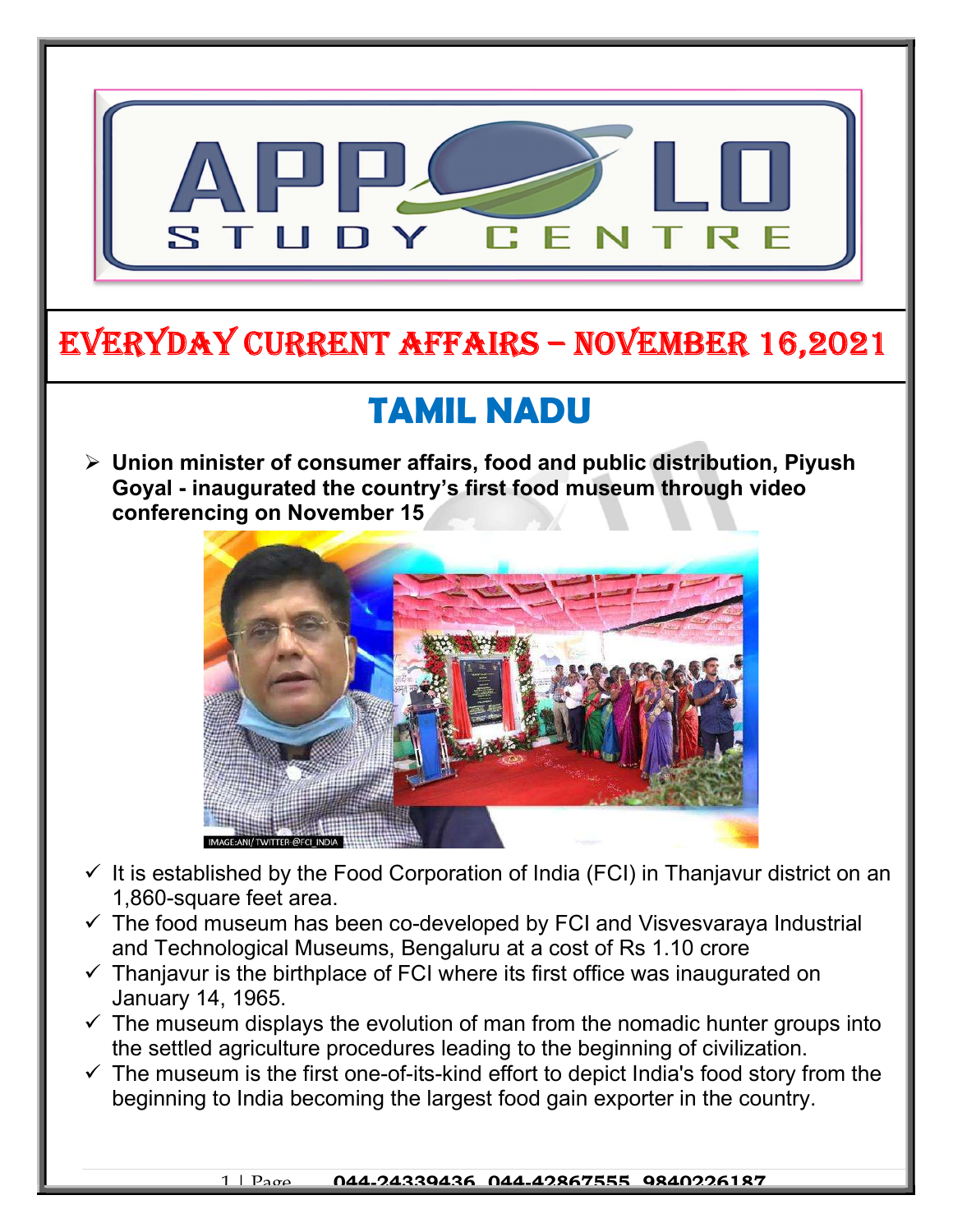- $\checkmark$  It also displays various ancient grain storage methods, both global and indigenous, challenges in storage, food grain production scenarios across the world as well as in India.
- $\checkmark$  The museum also digitally displays informative content about the journey of FCI, its present operations and the journey of the food grains from farm to plate through FCI.
- $\checkmark$  The entry to the museum is free.
- $\checkmark$  Currently, India is the fifth largest agricultural exporter in the world
- $\geq$  On November 15, Tamil Nadu government announced the withdrawal of the proposal to prepare a detailed project report (DPR) to establish a petrochemical cluster in Nagappattinam.
- $\checkmark$  The MSME Trade and Investment Promotion Bureau (M-TIPB) announced the cancellation of the bid for preparing the DPR due to administrative reasons
- $\checkmark$  The objective of the ₹31,580 crore cluster is to set up petroleum and chemical related business units around a refinery under construction in Nagappattinam
- $\checkmark$  The 90 lakh tonnes capacity refinery is being constructed by Chennai-Petroleum Corporation Limited (CPCL) and Indian Oil Corporation Limited (IOCL)
- $\triangleright$  The Tamil Nadu Electricity Regulatory Commission (TNERC) has framed regulations for solar power generation plants and fixed tariffs for low tension (LT) consumers and high tension (HT) consumers
- $\checkmark$  The regulations were issued by TNERC on November 15
- $\checkmark$  The new regulations are aimed at boosting solar power installations in the state and to encourage small land holders to get into solar power generation.
- $\checkmark$  As per the new regulations, the tariff has been fixed for three categories.
	- $\checkmark$  The domestic consumers with roof top and ground mounted models would have net metering arrangement
	- $\checkmark$  The industrial and other category consumers with roof top and ground mounted models will be having net billing (or) net feed-in arrangement.
	- $\checkmark$  For HT consumers and generators with ground mounted models, gross metering arrangement has been fixed.
- $\checkmark$  For domestic and other consumers of low tension power, the feed-in tariff up to 10KW has been fixed at ₹3.61 and the tariff for 11 to 150KW has been fixed at ₹3.37.
- $\checkmark$  For consumers of high-tension power and solar power generators other than consumers, the tariff has been fixed at ₹3.1 for power consumption between 151KW and 999KW.
- $\checkmark$  Under net metering arrangement, energy exported to the grid is deducted from energy imported from the grid to arrive at the net imported and consumed units.
- $\checkmark$  The net imported units are billed on the basis of retail tariff.
- $\checkmark$  If the export is more than the import, the net export shall be credited and carried over to the next billing cycle.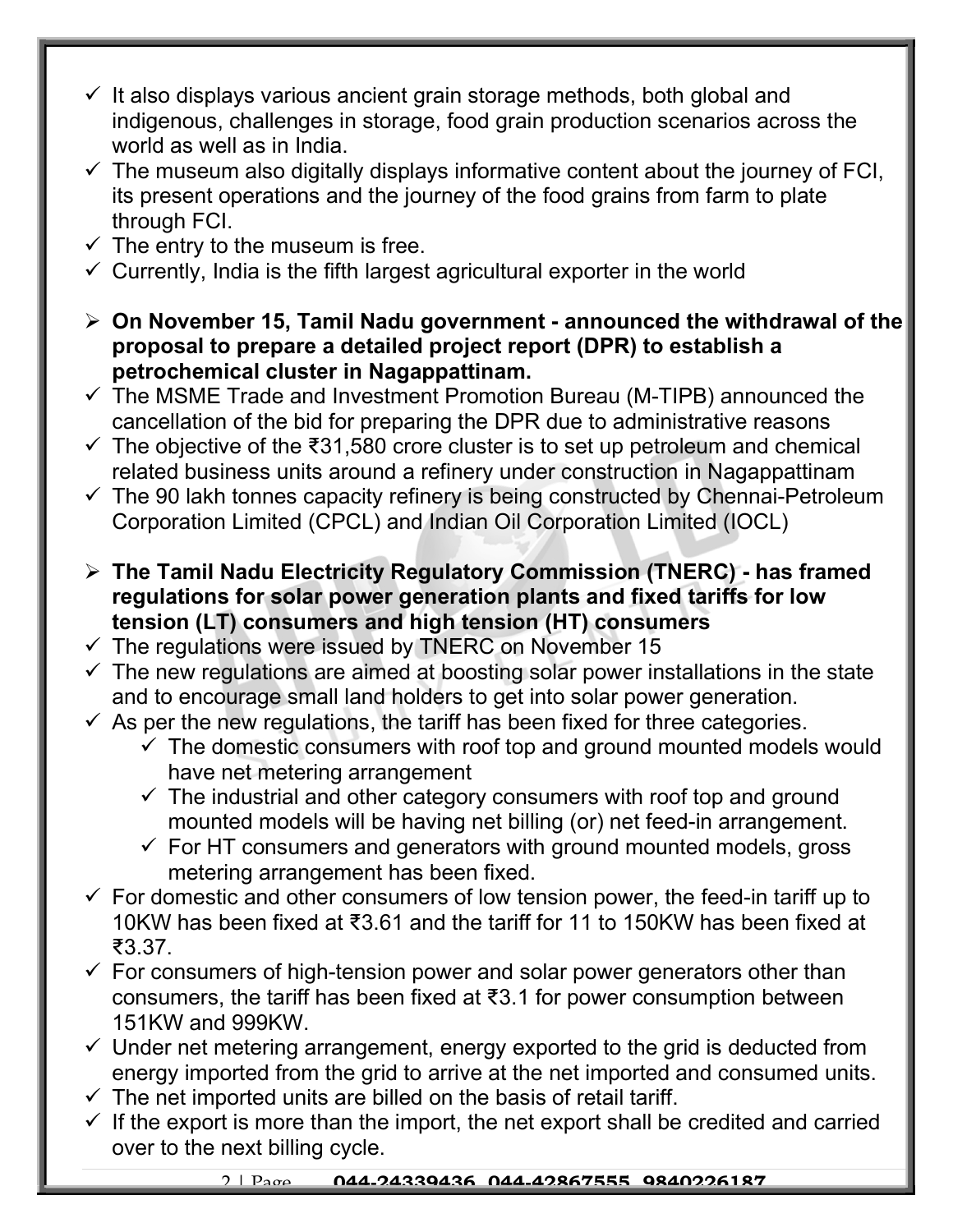## APPOINTMENTS

 On November 15, senior IPS officer Sheel Vardhan Singh - took charge as Director-General of the Central Industrial Security Force (CISF).



- $\checkmark$  Singh served as special director, Intelligence Bureau, before becoming the 29th DG of CISF.
- $\checkmark$  Singh had joined IPS in 1986 at the age of 23 and was allotted Bihar cadre.
- $\checkmark$  In between, he held many crucial positions in both Bihar and during central deputation to the Government of India.
- $\checkmark$  On central deputation, Singh has served in the ministry of external affairs at the Indian High Commission, Dhaka, Bangladesh, as first secretary.
- $\checkmark$  Later, on deputation to Intelligence Bureau, he served as additional and special director.
- $\checkmark$  He has been awarded the President's Police Medal for Meritorious Service in 2004 and President's Police Medal for Distinguished Service in 2010.

### **OBITUARY**

 $\triangleright$  Respected writer, historian and theatre personality, Balwant Moreshwar, popularly known as Babasaheb Purandare - died at a private hospital in Pune on November 15 following a brief illness

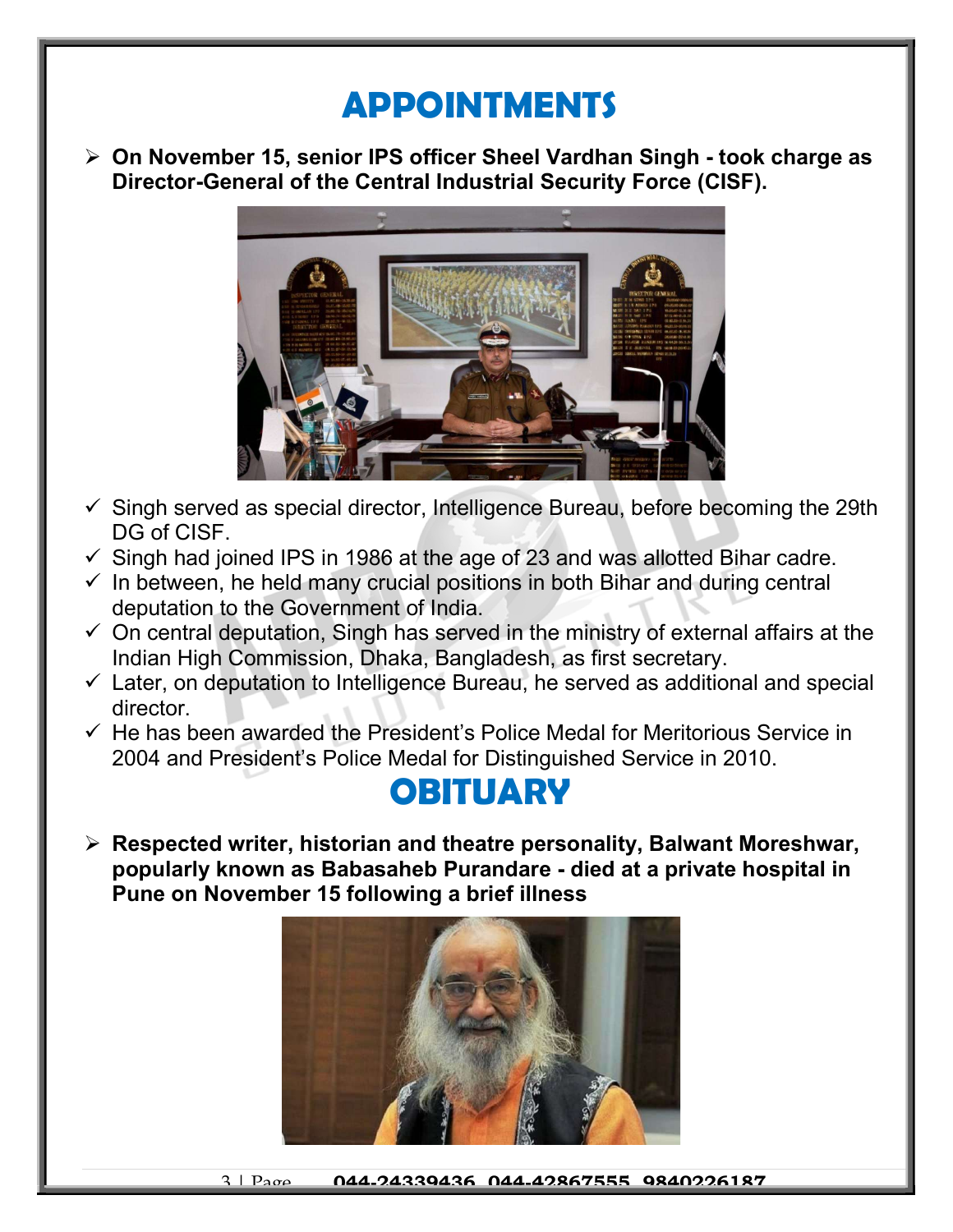- $\checkmark$  Purandare (99), popularly called 'Shiv Shahir' (Shivaji's Bard), was famous for his work on 17th century Maratha warrior king, Chhatrapati Shivaji
- $\checkmark$  Raja Shivchhatrapati, Purandare's hugely popular two-part magnum opus on Shivaji, written in Marathi, was first published in the late 1950s
- $\checkmark$  Born on 29 July 1922 in Pune, Maharashtra, Babasaheb Purandare started writing stories related to the period of Shivaji's reign at a very young age, which was later compiled into the book titled, 'Thinagya'.
- $\checkmark$  Over his writing and theatre career, Purandare delivered more than 12,000 lectures on Chhatrapati Shivaji, studied all the forts and history of the Maratha Empire, making him an authority on the subject
- $\checkmark$  He penned and directed a historical play 'Jaanta Raja' (1985), a theatrical magnum opus performed by over 200 artists, translated and enacted in five languages
	- $\checkmark$  The play has clocked over 1,250 stage shows in Maharashtra, Goa, Delhi, Uttar Pradesh, Andhra Pradesh, and the USA.
- $\checkmark$  Among his prominent works are the monumental two-volume "Raje Shivchhatrapati", "Jaanta Raja", "Maharaj", "Shelarkhind", "Gadkot Kille", "Agra", "Lal Mahal", "Purandar", "Rajgad", "Panhalgad", "Sinhagad", "Pratapgad", "Purandaryanchi Daulat", "Mujaryache Mankari", "Fulwanti", "Savitri", "Kalawantinicha Sajja" among others
- $\checkmark$  He was conferred the Maharashtra Bhushan award in 2015 and the country's second-highest civilian honour Padma Vibhushan on 25 January 2019.
- $\checkmark$  He has also been awarded the Kalidas Samman by the Madhya Pradesh government for the year 2007-08 for his contribution to the field of drama.

# INTERNATIONAL DAY

#### $\triangleright$  International Day of Tolerance - November 16